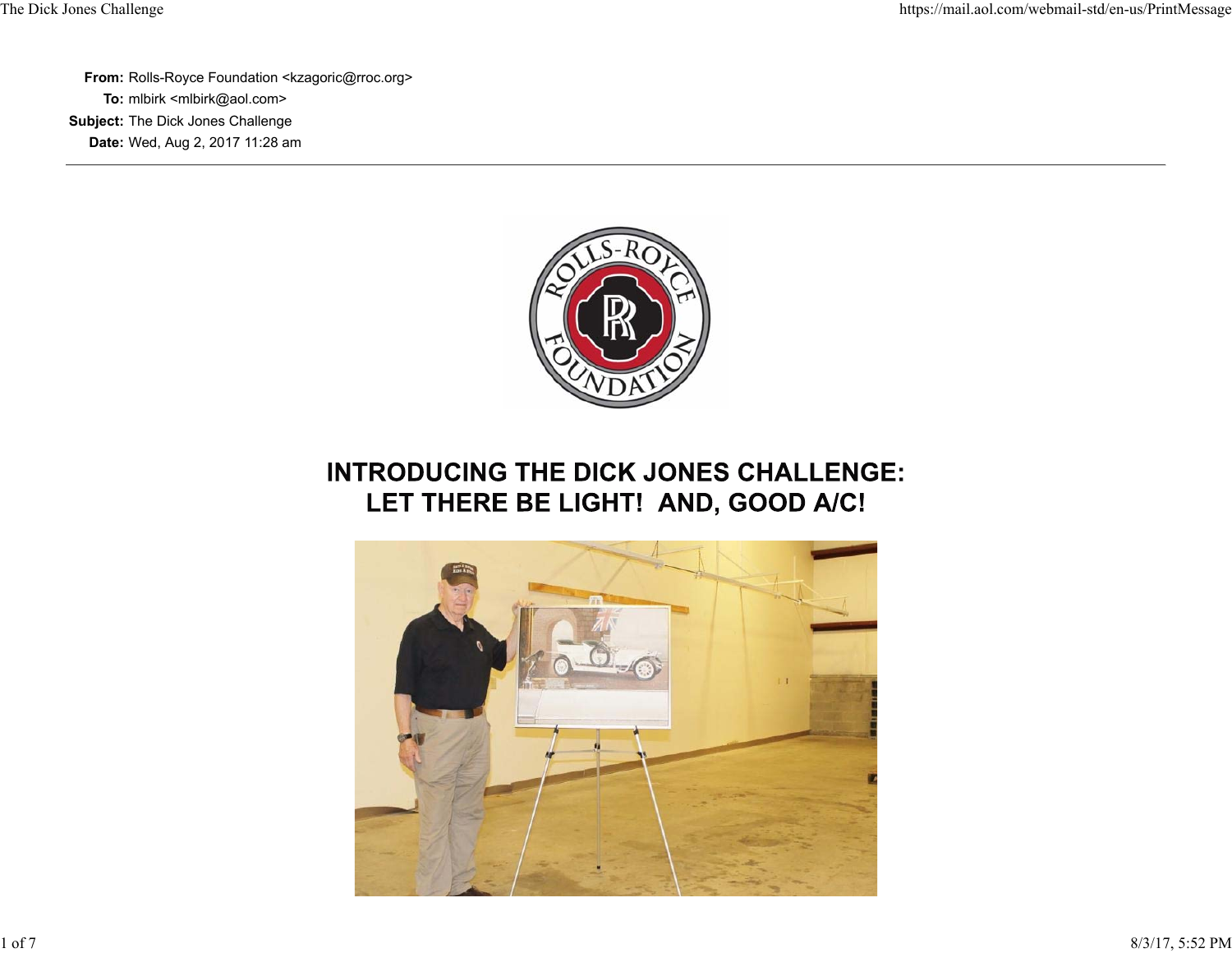

You may be asking yourself, "who is Dick Jones and why is he challenging me?" I am glad you asked that question. Dick Jones is the immediate past Chairman of the Rolls-Royce Foundation. During his term as Chairman he made some wonderful things happen. Perhaps the most stunning of these things was that Dick worked with long time RROC member (and founder of the Friendly's Ice Cream franchise), S. Prestley Blake to acquire Mr. Blake's stunning collection of original oil paintings by Melbourne Brindle that were made famous in the book "20 Silver Ghosts".

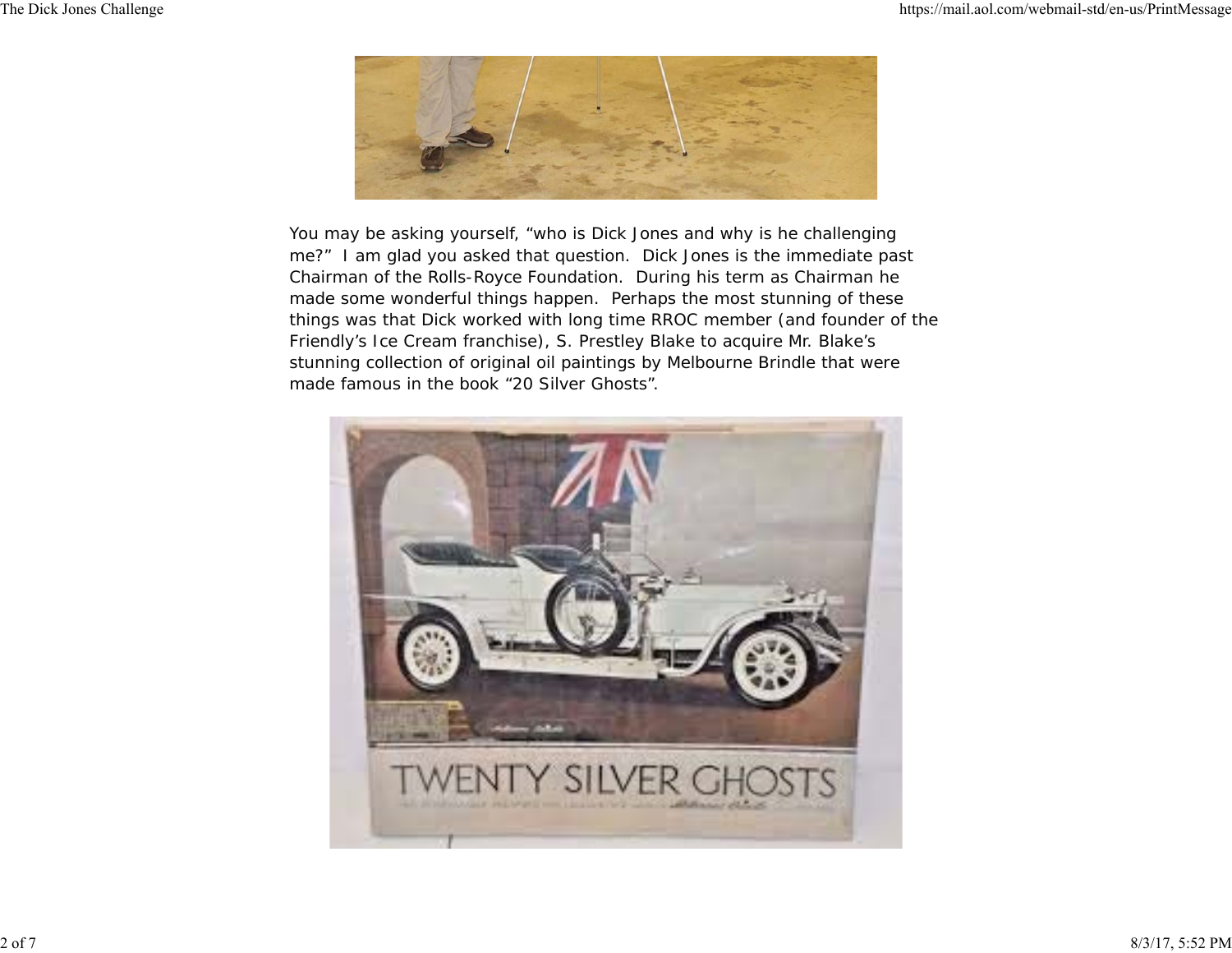Those of you who were fortunate enough to have participated in our 2015 Annual Meet in Orlando, had the opportunity to see Pres Blake interviewed by our member and Keynote Speaker, Kemp Stickney, of Wilmington Trust. Mr. Blake wanted all of our members to be able to see the fantastic pieces of art he was donating to the Foundation, so he asked that we display them in the Vendor Area at the Orlando Meet. Anyone who saw the display couldn't help but be impressed. And what better place to display this fabulous art in perpetuity than in the Rolls-Royce Foundation Museum!



When the paintings arrived back in Mechanicsburg, the Foundation called in a professional art curator to review the collection. They recommended that each piece of art be carefully cleaned and re-varnished to protect the work and that each piece be given a new frame to better support and protect the painting itself. Over the past two years this work has all been completed.

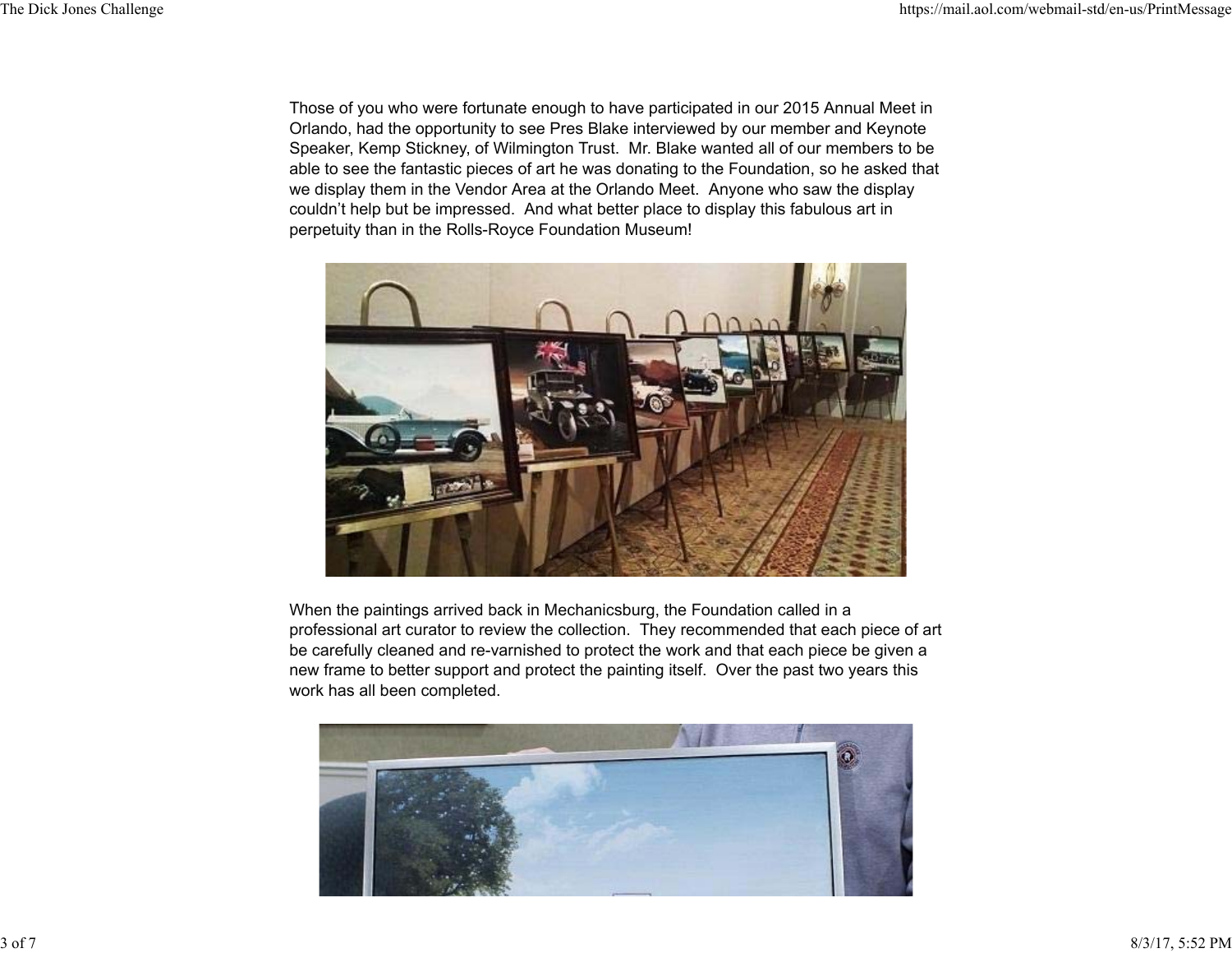

Earlier this year Dick Jones, having finished his term as Chairman, turned that responsibility over to me, Tony Wilner. But, Dick was not done yet! The other recommendation of the art team was that these paintings needed to be properly displayed and lighted to be appreciated. They should be in an area with its own air handling system that has positive pressure relative to the Museum to keep any volatile organic compounds which might escape from the fuel systems of older vehicles from reacting with the surface of the paintings.

Dick Jones jumped right on top of this recommendation. He personally and single handedly volunteered to make a generous \$25,000 donation to the Foundation to build a separate Gallery room in the general storage area to properly display the Pres Blake Collection. The cost of building that cement block, and timber framed structure, including the basic wiring, and finishing will consume almost the entire amount of Dick's donation! And, this total did not take into account proper lighting for the art work, a separate HVAC installation, and the hanging of the art itself.

Hence, the need for the Dick Jones Challenge: And what is that Challenge?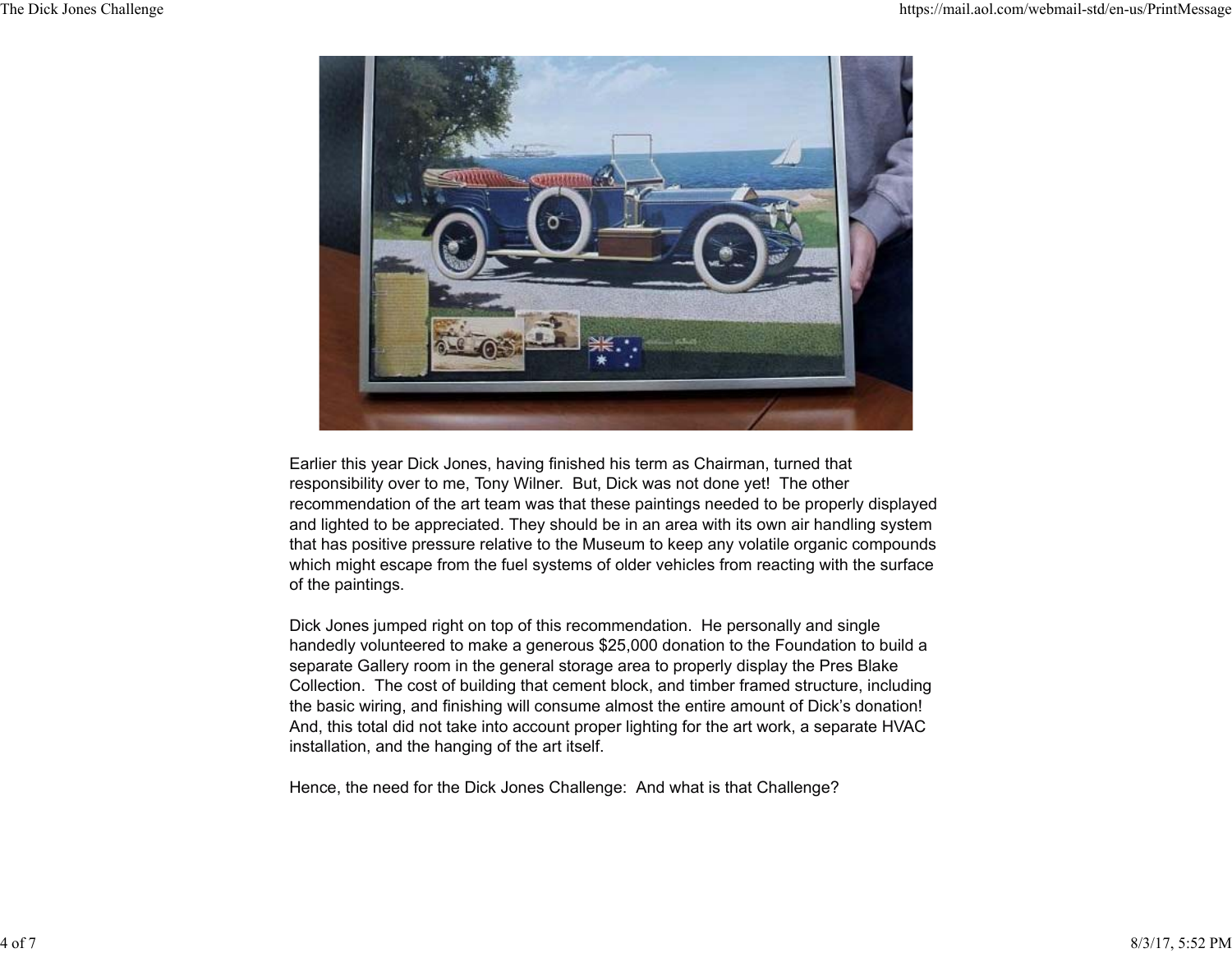## **DICK JONES CHALLENGES:** THE MEMBERS OF THE ROLLS-ROYCE **FOUNDATION** AND THE ROLLS-ROYCE OWNER'S CLUB **TO COLLECTIVELY MATCH HIS \$25,000 DONATION** BY OCTOBER 31ST, SO THAT THE GALLERY **MAY BE COMPLETED BY YEAR'S END 2017**

Those of you who know Dick know that he is a retired Navy Jet Jock and he does not like to take no for an answer. Being a reasonable man, he is not asking any single one of you to match his donation. He is willing to accept any combination of donations that would enable the Foundation to reach the goal of having the Pres Blake collection of art properly displayed and ready for its public debut by the end of this calendar year. If a single person wants to step up and pledge \$25,000 that would be great! Or, if 10 people wanted to put of \$2,500 that would be fine too. Even 100 people donating \$250 would make it happen. Heck, if 1000 of you gave \$25 the work would still get done and the Gallery could be completed before the end of the year.

Oh, did I forget to mention, that gifts to the Rolls-Royce Foundation ARE tax deductible from your personal income tax as a charitable donation. The Rolls-Royce Foundation is a 501 (C) (3) charitable organization. Your donation will be acknowledged with the appropriate paperwork when your gift is received.

You may donate by mailing a check made payable to the Rolls-Royce Foundation to 189 Hempt Road, Mechanicsburg PA 17050, noting the Dick Jones Challenge at the bottom. Or you may donate by credit card by contacting the RROC Headquarters office at (717) 697-4671 or the RRF at (717) 795-9400 and telling them you want to support the Dick Jones Challenge.

I am sure there are many other worthy causes that come your way asking for your support. In this particular case, the RRF is not looking for a great deal of money, but your donation will make it possible for the Foundation to properly display a truly unique and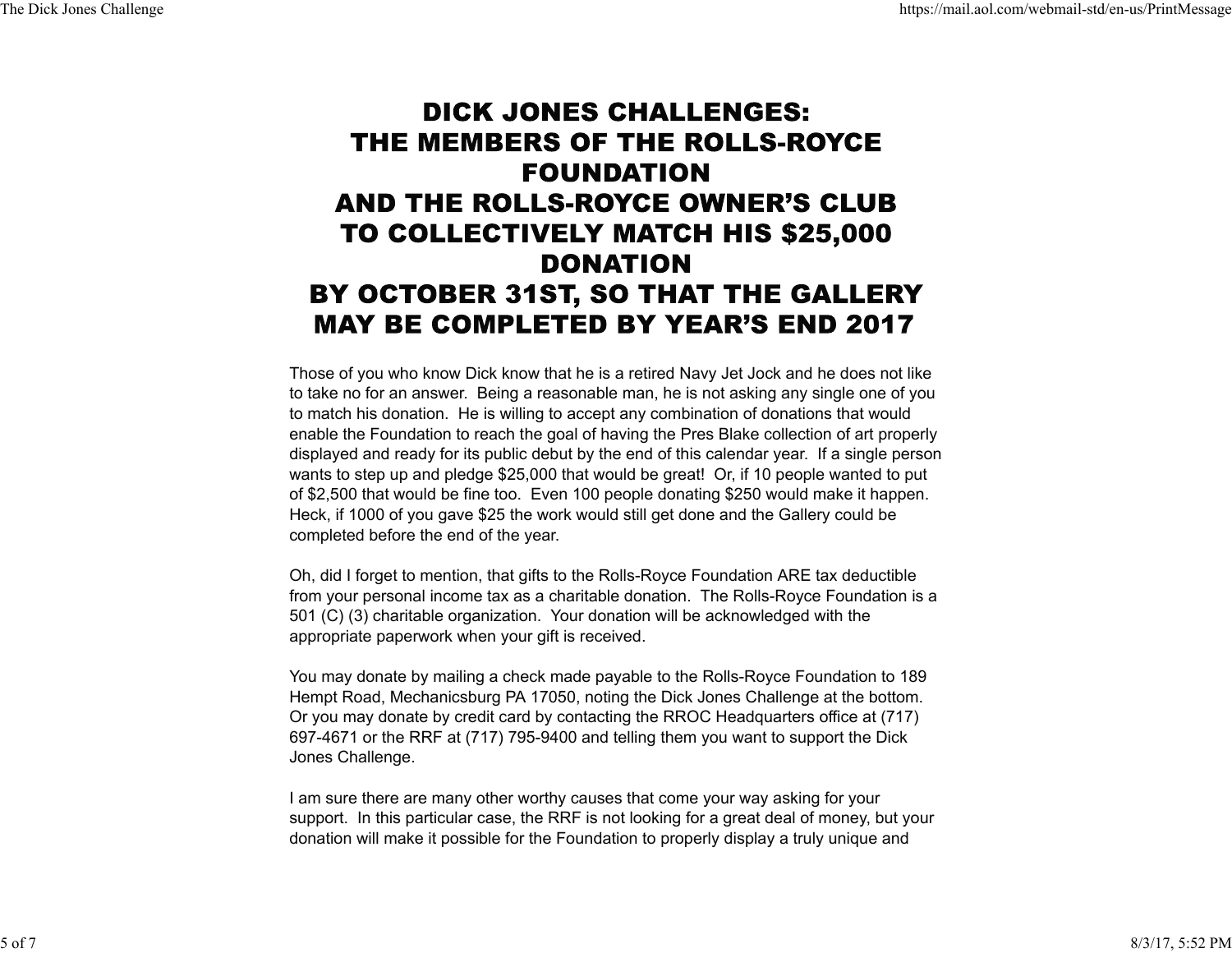wonderful collection of art, unlike any other collection in the world! If we reach our goal, you should be able to see it in person beginning first thing next year. We think that makes this a very compelling cause for anyone who has a passion for all things Rolls-Royce…and Bentley.

Thank you again for your attention, and we hope you will rise to Dick's very compelling Challenge!

Best regards,

Anthony L Wilner

Tony Wilner, Chairman Rolls-Royce Foundation

Copyright ©2017 by the Rolls-Royce Foundation

The trademarks "Rolls-Royce", "R-R" Logo and the "Rolls-Royce" Badge device are the trademarks of Rolls-Royce Plc and are used by the Club under license. The Club and the editors aim to publish accurate information and recommendations, but neither assumes responsibility in the event of claim of loss or damage resulting from the publication of editorial or advertising matter including typographical errors. Statements of contributors are their own, and do not necessarily reflect Club policy.

Contact information for the RRF: 189 Hempt Road, Mechanicsburg PA 17050 phone 717-795-9400 fax 717-697-7820 email address rrfoundation@comcast.net web address <u>www.rollsroycefoundation.org</u>